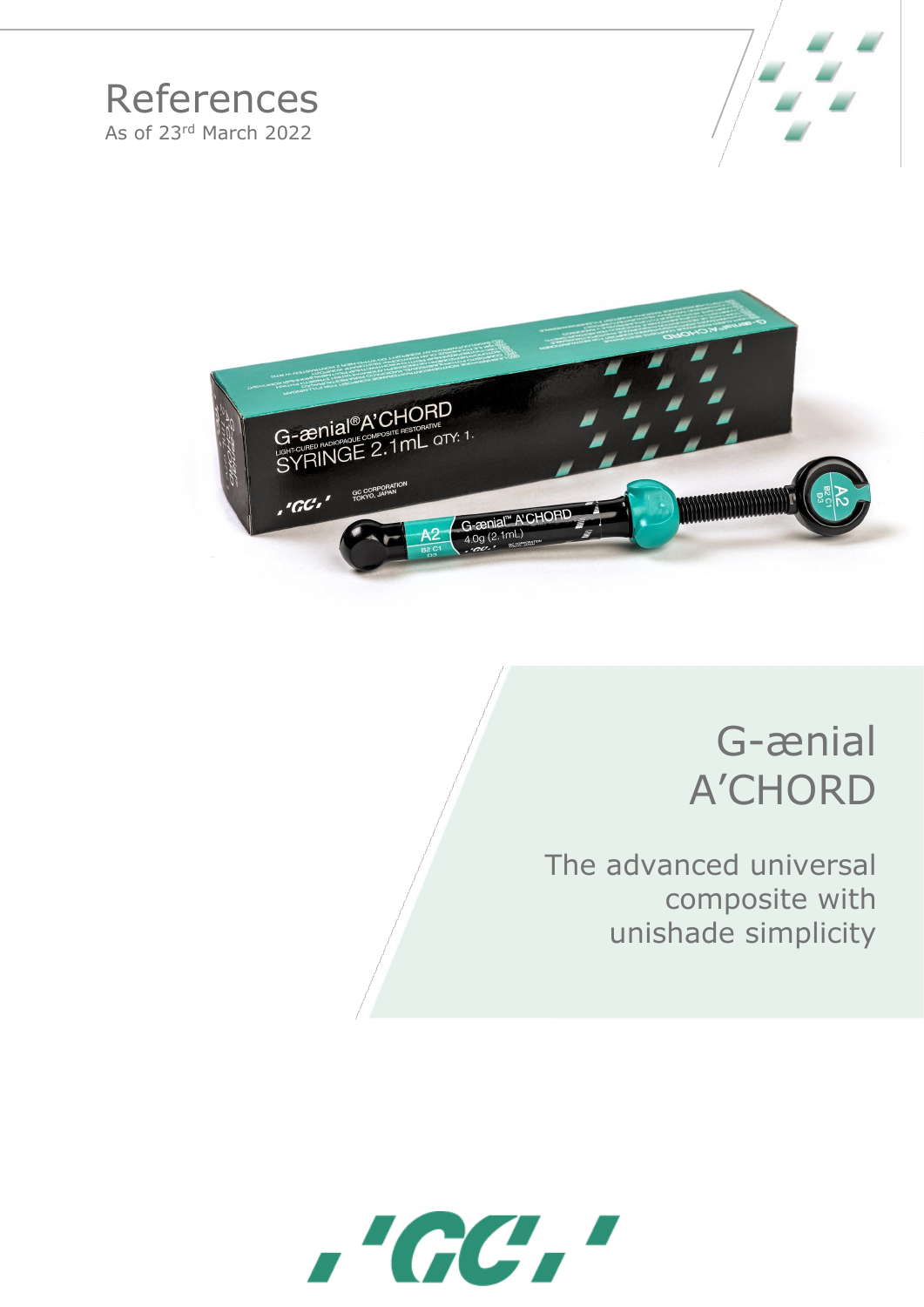The advanced universal composite with unishade simplicity

## **Mechanical and optical properties**

- 1. **Mechanical and optical properties of a newly marketed universal composite resin.** Gurgan S, Koc Vural U, Miletic I.2021. 99th General Session & Exhibition of the IADR. 0554. [MECHANICAL and OPTICAL](https://iadr.abstractarchives.com/abstract/21iags-3569331/mechanical-and-optical-properties-of-a-newly-marketed-universal-composite-resin)  [PROPERTIES of a NEWLY MARKETED UNIVERSAL COMPOSITE RESIN IADR](https://iadr.abstractarchives.com/abstract/21iags-3569331/mechanical-and-optical-properties-of-a-newly-marketed-universal-composite-resin)  [Abstract Archives](https://iadr.abstractarchives.com/abstract/21iags-3569331/mechanical-and-optical-properties-of-a-newly-marketed-universal-composite-resin)
- 2. **Light Scattering Property of New Direct-filling Resin Composite.** Parise Gré C, Machida D, Fusejima F. 2021. 99th General Session & Exhibition of the IADR. 0947. [Light Scattering Property of New Direct-Filling Resin Composite](https://iadr.abstractarchives.com/abstract/21iags-3570987/light-scattering-property-of-new-direct-filling-resin-composite)  [IADR Abstract Archives](https://iadr.abstractarchives.com/abstract/21iags-3570987/light-scattering-property-of-new-direct-filling-resin-composite)
- 3. **Surface Gloss, Radiopacity and Shear-Bond Strength of a Newly Marketed Universal Nanohybrid Composite Resin.** Atalay C, Koc Vural U, Tugay B, Gurgan S. 2021. 98<sup>th</sup> General Session & Exhibition of the IADR. 2278. [SURFACE GLOSS, RADIOPACITY and SHEAR-BOND STRENGTH of a](https://iadr.abstractarchives.com/abstract/21iags-3570162/surface-gloss-radiopacity-and-shear-bond-strength-of-a-newly-marketed-universal-nanohybrid-composite-resin)  [NEWLY MARKETED UNIVERSAL NANOHYBRID COMPOSITE](https://iadr.abstractarchives.com/abstract/21iags-3570162/surface-gloss-radiopacity-and-shear-bond-strength-of-a-newly-marketed-universal-nanohybrid-composite-resin) RESIN IADR [Abstract Archives](https://iadr.abstractarchives.com/abstract/21iags-3570162/surface-gloss-radiopacity-and-shear-bond-strength-of-a-newly-marketed-universal-nanohybrid-composite-resin)
- 4. **Evaluation of the Wear Resistance Property of Direct-filling Resin Composite.** Jin S, Fusejima F. 2021. 98th General Session & Exhibition of the IADR.2280. [Evaluation of the Wear Resistance Property of Direct-Filling Resin](https://iadr.abstractarchives.com/abstract/21iags-3571125/evaluation-of-the-wear-resistance-property-of-direct-filling-resin-composite)  [Composite IADR Abstract Archives](https://iadr.abstractarchives.com/abstract/21iags-3571125/evaluation-of-the-wear-resistance-property-of-direct-filling-resin-composite)
- 5. **Handling properties and surface characteristics of universal resin composites.** Takamizawa T, et al. 2021. Dent Mater (2021), <https://doi.org/10.1016/j.dental.2021.06.011>
- 6. **Three-Body Wear of Modern Universal Restorative Materials Against Zirconia.** Schuessler J, Lohbauer U. 2021. CED-IADR/NOF Oral Health Research Congress. J Dent Res 100 (Spec Iss B): abstract number 0240.1. <https://ced-iadr2021.com/abstract-book/> p.114.
- 7. **Comparison of mechanical and optical properties of a newly marketed universal composite resin with contemporary universal composite resins: An in vitro study.** Gurgan S, Vural K, Miletic I. 2021. Microsc Res Tech. 2021;1–9. <https://doi.org/10.1002/jemt.23985>

#### **Fluorescence property**

- 1. **Evaluation of Fluorescence Property of New Direct-filling Resin Composite**. Jin S, Ueno T, Kumagai T. 2019. CED-IADR/NOF Oral Health Research Congress. 0337. Evaluation [of Fluorescence Property of New Direct](https://iadr.abstractarchives.com/abstract/ced-iadr2019-3222253/evaluation-of-fluorescence-property-of-new-direct-filling-resin-composite)filling Resin Composite [IADR Abstract Archives](https://iadr.abstractarchives.com/abstract/ced-iadr2019-3222253/evaluation-of-fluorescence-property-of-new-direct-filling-resin-composite)
- 2. **Fluorescence in Dental Composite Resins.** Guadix Tapia J, Gré CP, Lavoix L. 2021. CED-IADR/NOF Oral Health Research Congress. J Dent Res 100 (Spec Iss B): abstract number 0234. [https://ced-iadr2021.com/abstract](https://ced-iadr2021.com/abstract-book/)[book/](https://ced-iadr2021.com/abstract-book/) p.111.